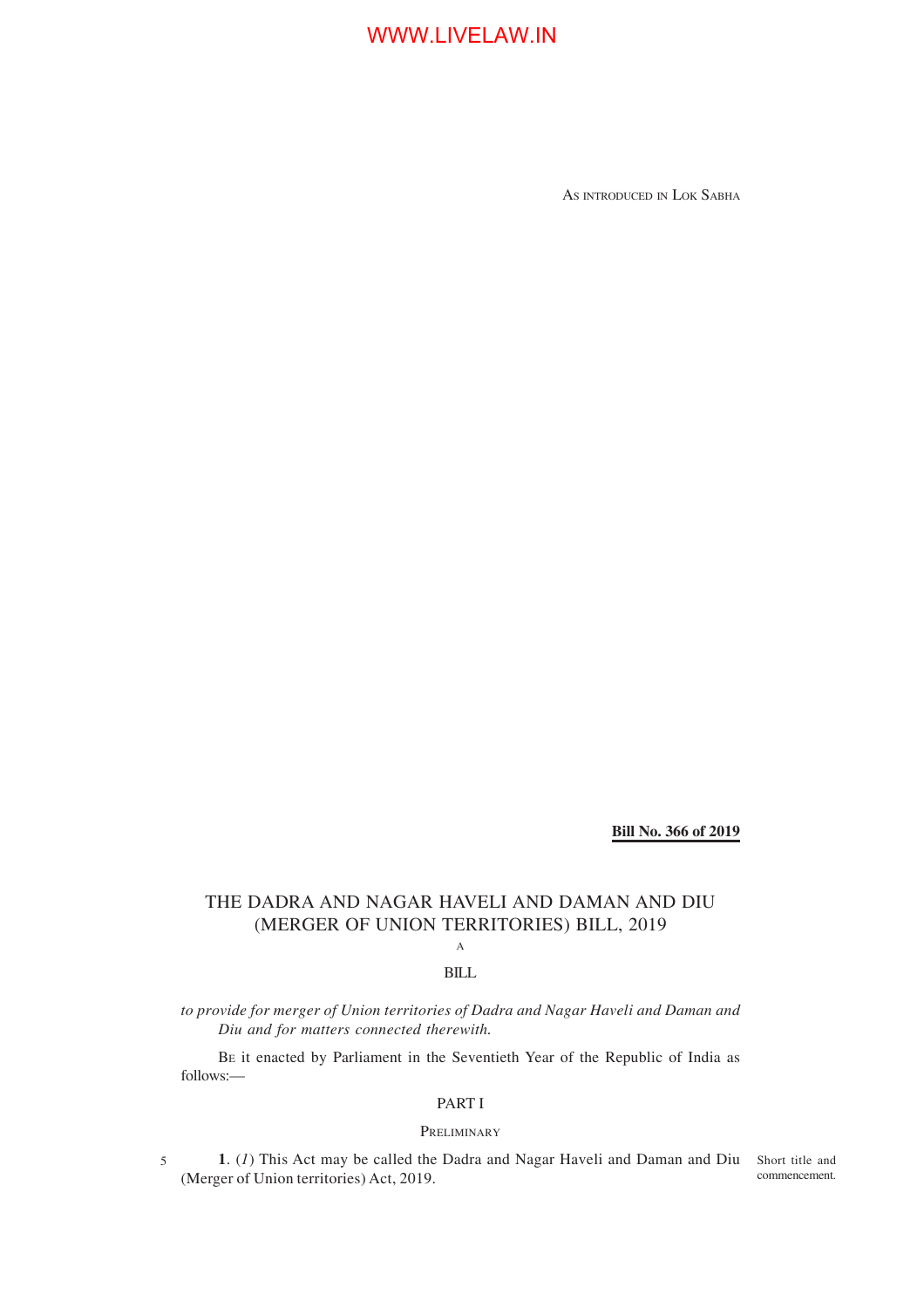(*2*) It shall come into force on such date as the Central Government may, by notification in the Official Gazette, appoint.

Definitions.

**2.** In this Act, unless the context otherwise requires,—

*(a*) "appointed day" means the day on which the Central Government may, by notification, in the Official Gazette;

*(b)* "existing Union territories" means the Union territories of Dadra and Nagar Haveli and Daman and Diu as existing immediately before the appointed day;

*(c)* "law" includes any enactment, Ordinance, regulation, order, bye-law, rule, scheme, notification or other instrument having a force of law in the whole or in any part of the existing Union territories immediately before the appointed day. 10

#### PART II

#### MERGER OF UNION TERRITORIES

**3**. On and from the appointed day, there shall be formed a new Union territory to 15 be known as the Union territory of Dadra and Nagar Haveli and Daman and Diu comprising the territory of the existing Union territories, namely:— Formation of Union territory of Dadra and Nagar Haveli

Dadra and Nagar Haveli and Daman and Diu,

and thereupon the said territories shall have ceased to form part of the existing Union territories.

Amendment of article 240 of Constitution.

and Daman and Diu.

**4.** In article 240 of the Constitution, in clause (1),—

*(i)* for entry *(c)*, the following entry shall be substituted, namely:—

"*(c)* Dadra and Nagar Haveli and Daman and Diu;";

*(ii)* entry *(d)* shall be omitted.

Amendment of the First Schedule to Constitution.

members.

**5.** On and from the appointed day, in the First Schedule to the Constitution, under 25 the heading "II. THE UNION TERRITORIES", for entries 4 and 5 and the corresponding entries relating thereto, the following shall be substituted, namely:—

| Name                                            | Extent                                                                                                                                                                                                                                  |                      |
|-------------------------------------------------|-----------------------------------------------------------------------------------------------------------------------------------------------------------------------------------------------------------------------------------------|----------------------|
| "4. Dadra and Nagar Haveli<br>and Daman and Diu | The territory which immediately<br>before the eleventh day of August,<br>1961 was comprised in Free Dadra<br>and Nagar Haveli and the<br>territories specified in section 4 of<br>the Goa, Daman and Diu<br>Reorganisation Act, 1987.". | 30<br>35 18 of 1987. |
|                                                 |                                                                                                                                                                                                                                         |                      |

## PART III

#### REPRESENTATION IN THE HOUSE OF THE PEOPLE

| Allocation of               | <b>6.</b> On and from the appointed day, there shall be allocated two seats to the Union                                                                       |  |
|-----------------------------|----------------------------------------------------------------------------------------------------------------------------------------------------------------|--|
| seats in                    | territory of Dadra and Nagar Haveli and Daman and Diu in the House of the People and                                                                           |  |
| House of<br>People.         | the First Schedule to the Representation of the People Act, 1950 shall be deemed to be $\frac{40}{1950}$ .<br>amended accordingly.                             |  |
| Provisions as<br>to sitting | 7. (1) Every sitting members of the House of the People representing any<br>Dopliamantary constituency which an the ennounted day by writing of the provisions |  |

Parliamentary constituency, which, on the appointed day, by virtue of the provisions of section 5, stands allotted, with or without alteration of boundaries, be deemed to have been elected to that House by that constituency.

45

5

 $20$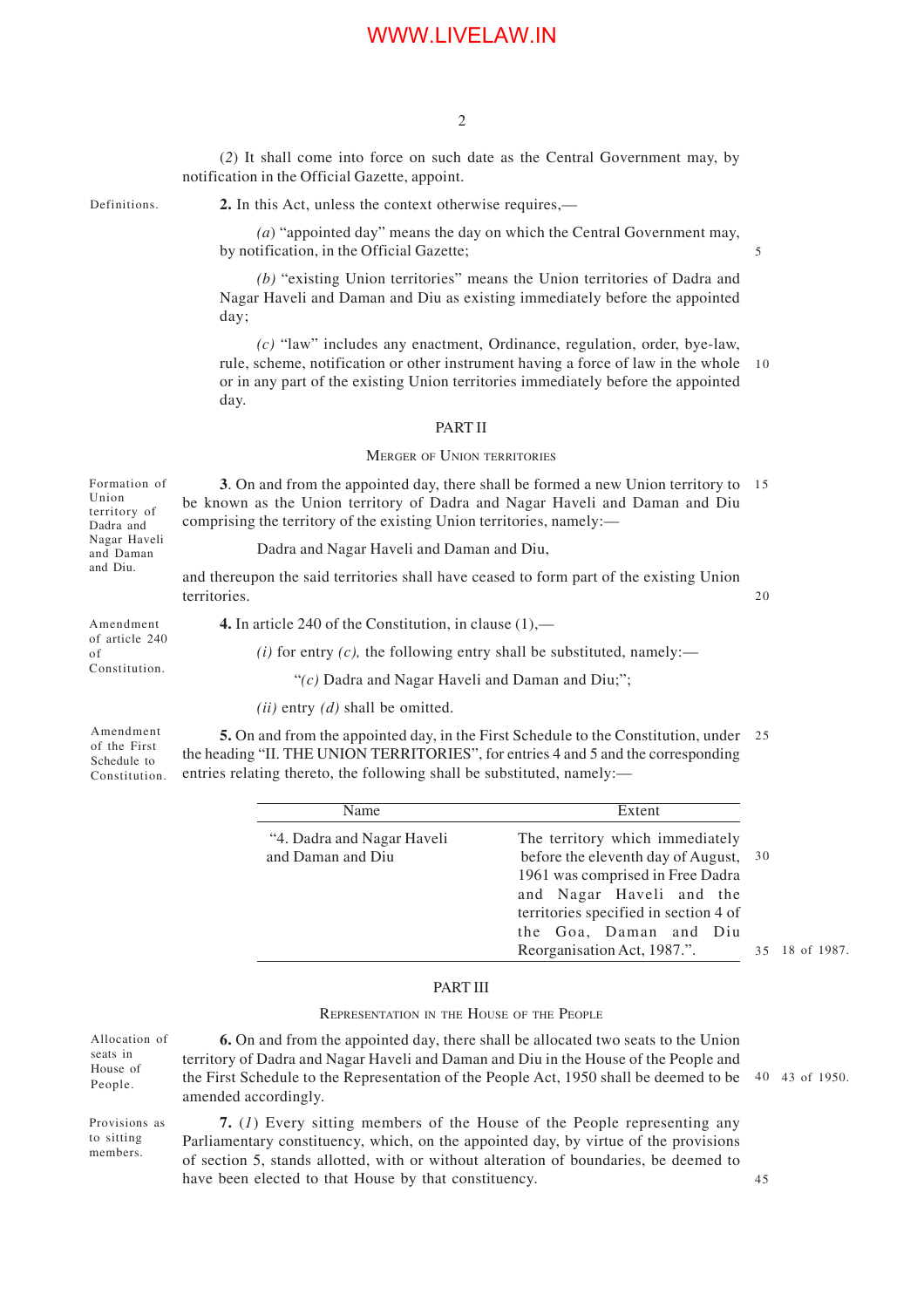3

*Explanation.—*For the purposes of this sub-section "parliamentary constituency" shall have the same meaning as assigned to it in the Representation of the People Act, 1950. 43 of 1950.

(*2*) The term of office of such members shall remain unaltered.

#### 5

## PART IV

### HIGH COURT

**8.** On and from the appointed day, the jurisdiction of the High Court of Bombay shall continue to extend to the Union territory of Dadra and Nagar Haveli and Daman and Diu. Extension of jurisdiction of High Court of Bombay.

 $1<sub>0</sub>$ 

40

### PART V

#### ASSETS AND LIABILITIES

**9.** Subject to the other provisions of this Part, all land and all stores, articles and other goods held immediately before the appointed day, by the existing Union territories, shall, on and from that day, vest in the Union territory of Dadra and Nagar Haveli and Daman and Diu. 15 Land and goods.

*Explanation.—*For the purposes of this section, the expression "land" includes immovable property of every kind and any rights in or over such property and the expression "goods" does not include coins, bank notes and currency notes.

**10**.The total of the cash balances in all treasuries, the Reserve Bank of India, the State Bank of India and any nationalised bank, of the existing Union territories immediately before the appointed day shall be merged in the Union territory of Dadra and Nagar Haveli and Daman and Diu. Cash balances.  $20<sup>2</sup>$ 

**11.** (*1*) The right to recover arrears of any tax or duty (including arrears of land revenue) on any property situated in the existing Union territories shall vest in the Union territory of Dadra and Nagar Haveli and Daman and Diu. Arrears of tax.  $25$ 

(*2*) The right to recover arrears of any tax or duty, other than a tax or duty specified in sub-section (*1*), shall belong to the Union territory of Dadra and Nagar Haveli and Daman and Diu.

12. The right to recover any loans or advances made by the existing Union Right to 30 territories before the appointed day to any local body, society, agriculturist or other person shall belong to the Union territory of Dadra and Nagar Haveli and Daman and Diu.

**13.**The assets and liabilities relating to any commercial undertaking of the existing Union territories shall vest in the Union territory of Dadra and Nagar Haveli and Daman 35 and Diu.

14. The liability of the Union to refund—

(*a*) any tax or duty on property, including land revenue collected in excess collected in shall go to the Union territory of Dadra and Nagar Haveli and Daman and Diu;

*(b)* any other tax or duty collected in excess shall go to the Union territory of Dadra and Nagar Haveli and Daman and Diu.

#### PART VI

#### PROVISIONS AS TO SERVICES

15. The members of each of the All India Services borne on the existing Union Provisions territories cadre immediately before the appointed day shall continue to be in the cadre of the same service of the existing Union territory in which they stand allocated before 45 the appointed day.

relating to All India Services.

recover loans and advances.

Assets and liabilities of Union territory undertakings.

Refund of taxes excess.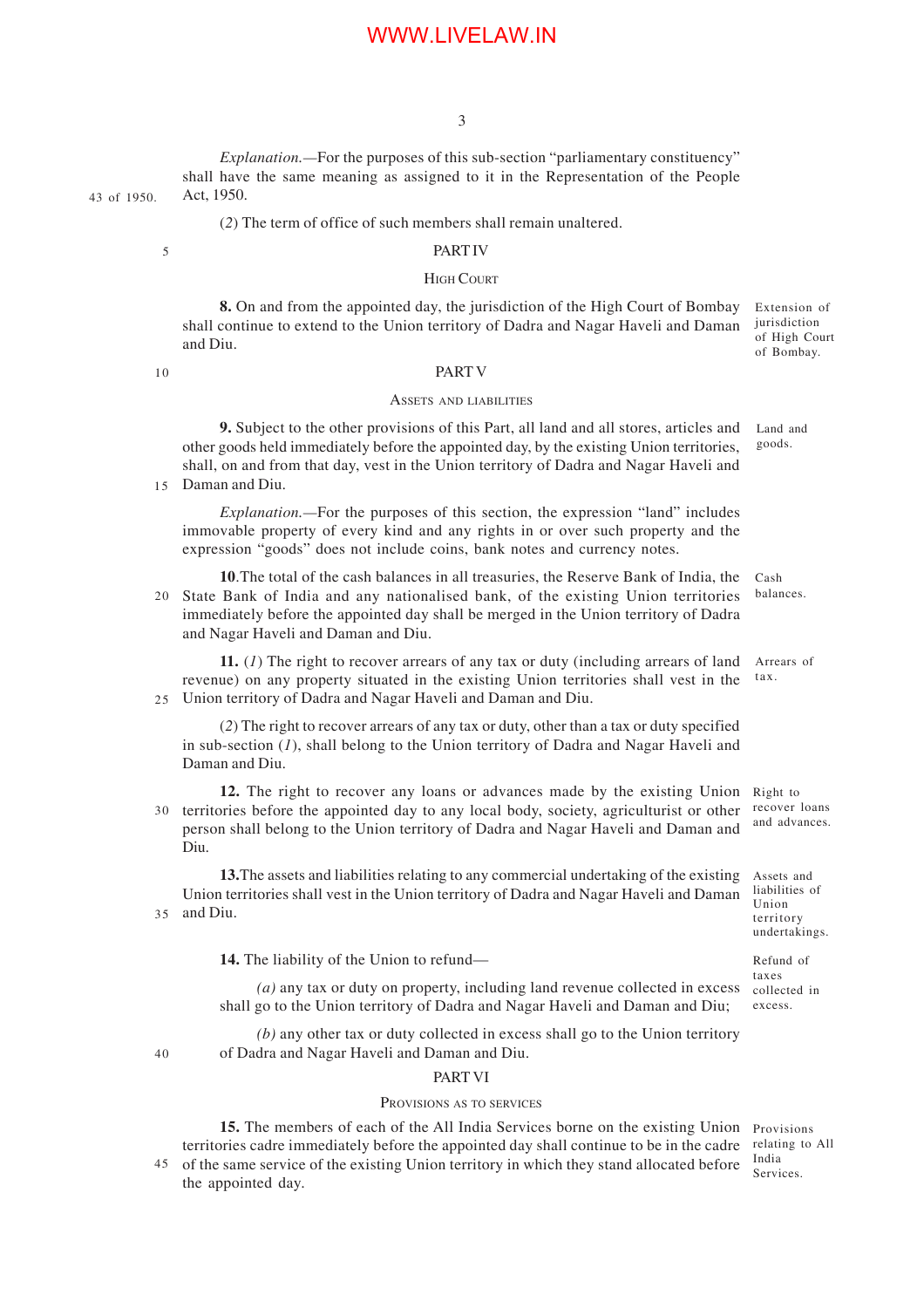4

**16.** (*1*) Every person employed in connection with the affairs of the existing Union territories and serving immediately before the appointed day in the existing Union territories shall, on and from that day,— Provisions relating to other services.

> *(a)* continue to serve in connection with the affairs of the Union territory of Dadra and Nagar Haveli and Daman and Diu; and

> *(b*) be deemed to be provisionally allotted to serve in connection with the affairs of the Union territory of Dadra and Nagar Haveli and Daman and Diu:

> Provided that nothing in clause *(b)* shall apply to a person to whom the provisions of section 15 apply or to a person on deputation from any State.

(*2*) As soon as may be, after the appointed day, the Central Government shall by 10 general or special order, determine whether every person referred to in clause (*b*) of sub-section (*1*) shall be finally allotted for service in the Union territory of Dadra and Nagar Haveli and Daman and Diu and the date with effect from which such allotment shall take effect or be deemed to have taken effect.

(*3*) As soon as may be after the Central Government passes orders finally allotting 15 an employee in terms of sub-section (*2*), the Union territory of Dadra and Nagar Haveli and Daman and Diu shall take steps to integrate the employee into the services under its control in accordance with such special or general orders or instructions as may be issued by the Central Government from time to time in this behalf.

(*4*) The Central Government may, by order establish one or more Advisory 20 Committees for the purpose of assisting it in regard to ensuring of fair and equitable treatment to all persons affected by the provisions of this section and proper consideration of any representations made by such persons:

Provided that notwithstanding anything to the contrary contained in any law for the time being in force, no representation shall be against any order passed by the 25 competent authority on matters arising out of the division and integration of services under this Act, on the expiry of three months from the date of publication or service of such order, whichever is earlier:

Provided further that, notwithstanding anything contained in the preceding proviso, the Central Government may *suo motu* or otherwise and for reasons to be 30 recorded, reopen any matter and pass such order thereon, as may appear to it to be appropriate if it is satisfied that it is necessary so to do, in order to prevent any miscarriage of justice to any affected employee.

(*5*) Nothing in this section shall be deemed to affect, on or after the appointed day, the operation of the provisions of Chapter I of Part XIV of the Constitution in 35 relation to the determination of the conditions of service of persons serving in connection with the affairs of the Union territory of Dadra and Nagar Haveli and Daman and Diu:

Provided that the conditions of service applicable immediately before the appointed day to the case of any person referred to in sub-section *(1)* or sub-section *(2)* shall not be 40 varied to his disadvantage except with the previous approval of the Central Government.

(*6*) All services prior to the appointed day rendered by a person allotted under sub-section *(2)* in connection with the affairs of the existing Union territories shall, for the purposes of the rules regarding his conditions of service, be deemed to have been 45 rendered in connection with the affairs of the Union territory of Dadra and Nagar Haveli and Daman and Diu.

(*7*) The provisions of this section other than clause *(a)* of sub-section *(1)* shall not apply in relation to any person to whom the provisions of section 16 apply.

5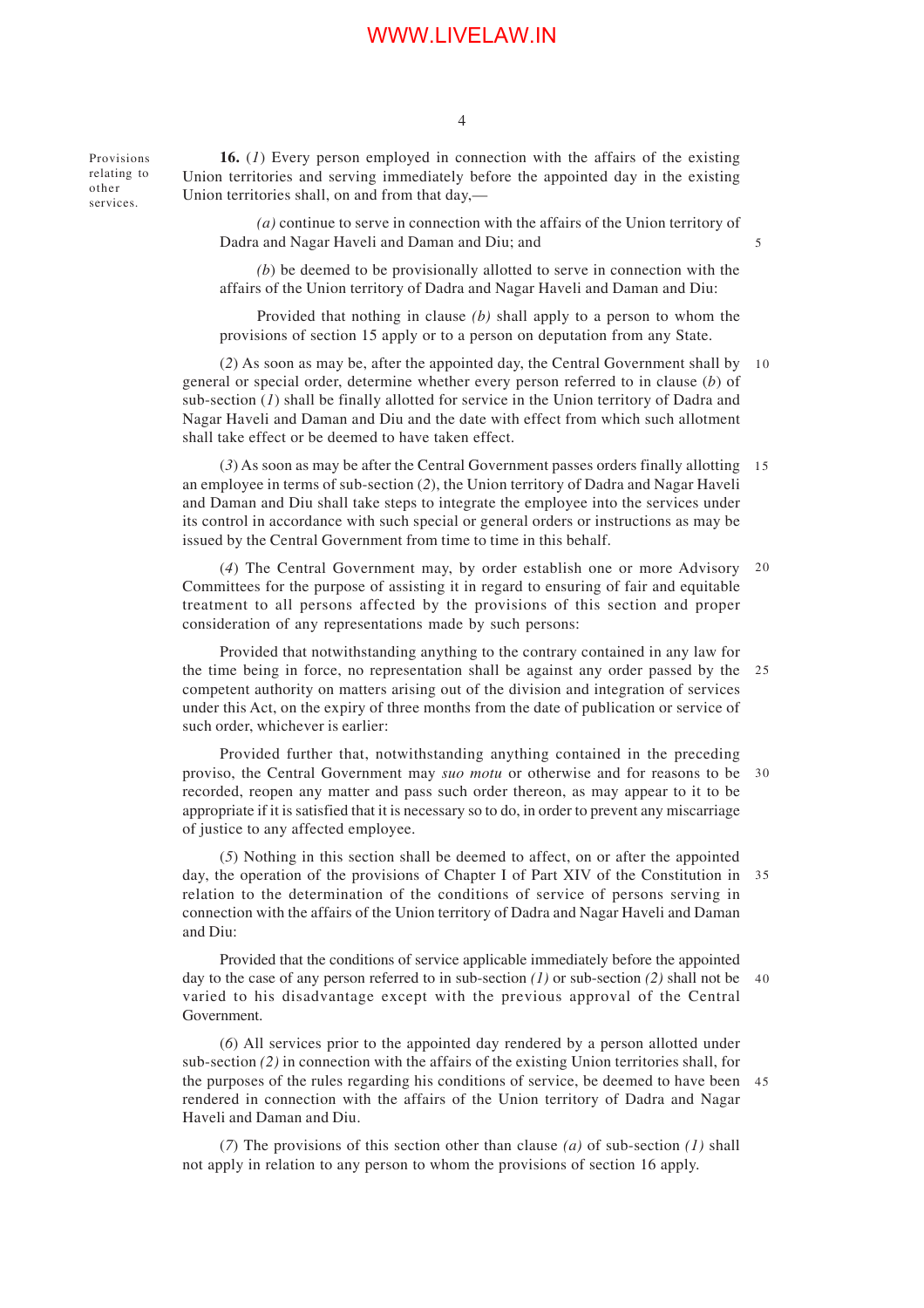## 5

### PART VII

#### LEGAL AND MISCELLANEOUS PROVISIONS

**17.** All laws which immediately before the appointed day extend to, or are in force in, existing Union territories shall, on and from the appointed day, continue to be in 5 force in those areas in respect of which they were in force immediately before that day. Extension of laws.

**18.** Any court, tribunal or authority required or empowered to enforce any law extended to the Union territory of Dadra and Nagar Haveli and Daman and Diu by section 17 may, for the purpose of facilitating its application in relation to the Union territory of Dadra and Nagar Haveli and Daman and Diu, construe the law in such manner, without affecting the substance, as may be necessary or proper in regard to 10 the matter before the court, tribunal or authority.

**19.** For the purpose of facilitating the application of any law in relation to the Union territory of Dadra and Nagar Haveli and Daman and Diu, the Central Government may, before the expiration of two years from the appointed day, by order, make such

adaptations and modifications of the law, whether by way of repeal or amendment, as may be necessary or expedient, and thereupon every such law shall have effect subject to the adaptations and modifications so made until altered, repealed or amended by a competent Legislature or other competent authority. 15

**20.** Where, immediately before the appointed day, the existing Union territories is a party to any legal proceedings with respect to any property, rights or liabilities transferred to the Union territory of Dadra and Nagar Haveli and Daman and Diu under this Act, the Union territory of Dadra and Nagar Haveli and Daman and Diu shall be deemed to be substituted for the existing Union territories as a party to those proceedings, or added as a party thereto, as the case may be, and the proceedings may 25 continue accordingly. Legal  $20<sup>2</sup>$ 

**21.** (*1*) Every proceeding pending immediately before the appointed day before any court (other than a High Court), tribunal, authority or officer in any area which on that day falls within the existing Union territories shall, stand transferred to the corresponding court, tribunal, authority or officer in the Union territory of Dadra and Nagar Haveli and Daman and Diu. 30

(*2*) In this section,—

*(a)* "proceeding" includes any suit, case or appeal; and

*(b*) "corresponding court, tribunal, authority or officer", in the Union territory of Dadra and Nagar Haveli and Daman and Diu, means—

*(i)* the court, tribunal, authority or officer in which, or before whom, the proceeding would have laid if the proceeding had been instituted after the appointed day, or

*(ii)* in case of doubt, such court, tribunal, authority or officer in that Union territory as may be determined after the appointed day by the Administrator of the Union territory of Dadra and Nagar Haveli and Daman and Diu, or before the appointed day by the existing Union territories, to be the corresponding court, tribunal, authority or officer.

*Explanation.—*For the purposes of this sub-section, "Administrator" means the administrator appointed by the President under article 239 of the Constitution.

22. The provisions of this Act shall have effect notwithstanding Effect of anything inconsistent therewith contained in any other law for the time being in force. 45

provisions inconsistent with other laws.

35

40

Power to

proceedings.

Transfer of pending proceeding.

adapt laws.

Power to construe laws.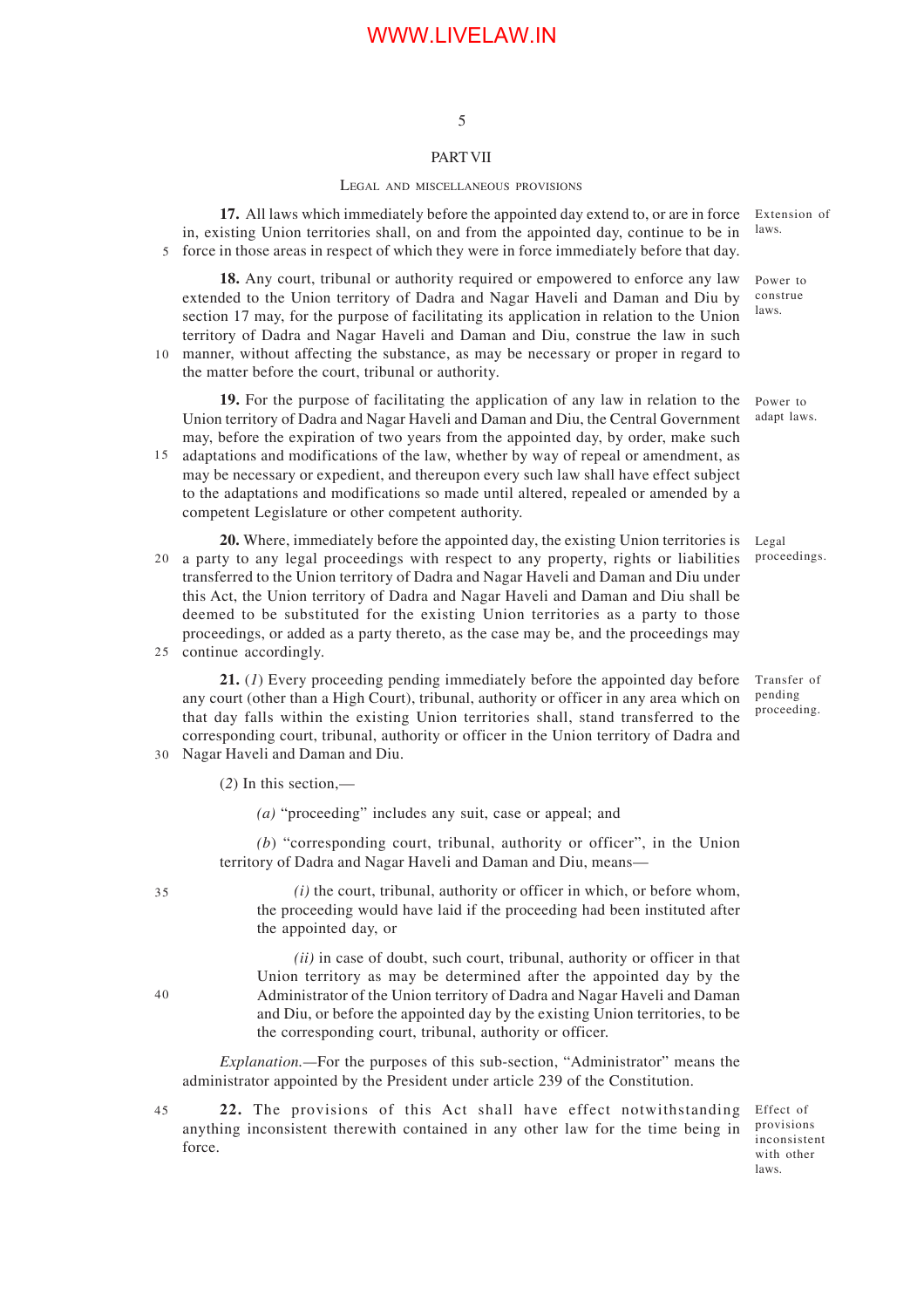Power to remove difficulties.

**23.** (*1*) If any difficulty arises in giving effect to the provisions of this Act, the President may, by order, notified in the Official Gazette do anything not inconsistent with such provisions which appears to him to be necessary or expedient for the purpose of removing the difficulty:

Provided that no such order shall be made after the expiry of three years from the 5 appointed day.

(*2*) Every order made under this section shall be laid before each House of Parliament.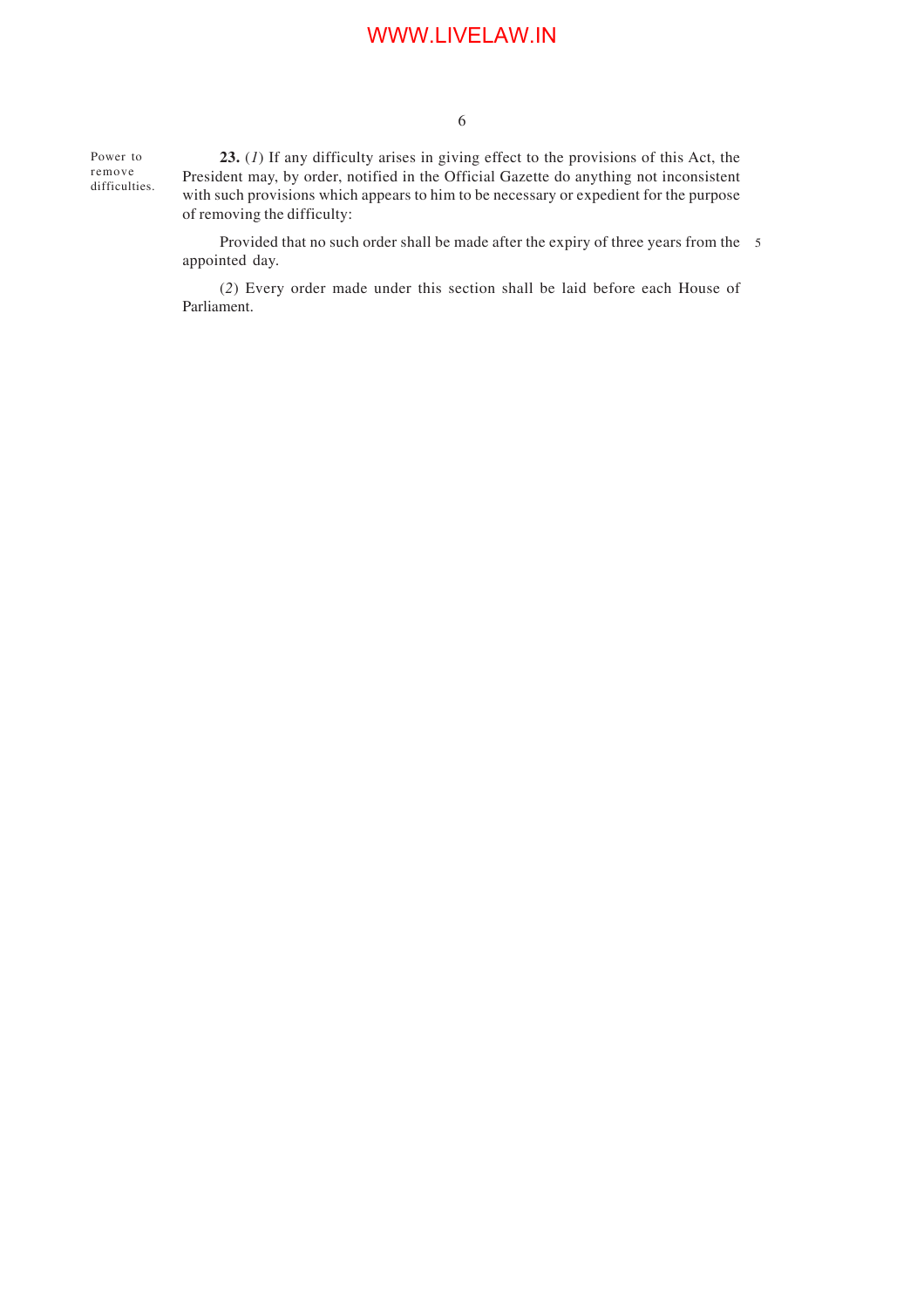### STATEMENT OF OBJECTS AND REASONS

The Union territories of Daman and Diu and the Dadra and Nagar Haveli are located in western region of the country. Both Union territories were under the Portuguese rule for a long time. They were liberated from Portuguese rule in December, 1961. Since 1961 to 1987, the Daman and Diu were part of the Union territory of Goa, Daman and Diu. In 1987, when Goa got statehood, Daman and Diu were made a separate Union territory. The Dadra and Nagar Haveli was occupied by the Portuguese in June, 1783. Residents of Dadra and Nagar Haveli got liberated themselves from the Portuguese rule on the 2nd August, 1954. Since, 1954 to 1961, the territory was administered by a citizen's council called the Varishta Panchayat of Free Dadra and Nagar Haveli. In 1961, it was merged with the Republic of India and made a Union territory.

2. The Union territories of Dadra and Nagar Haveli and Daman and Diu share a lot in terms of administrative set up, history, language and culture. The Secretaries to various Departments, Chief of Police and Chief Conservator of Forest of the both Union territories are common and the officers of All-India Services posted by the Ministries of Home Affairs, Environment and Forests serve both these territories as per their work allocation. Further, the policies and development schemes in various sectors including Tourism, Industries, Education, Information Technology are similar.

3. Besides these, there are two secretariats and parallel departments which consume infrastructure and manpower in each Union territory. The Administrator, Secretaries, and Heads of certain departments functions in both the Union territories on alternate days affecting their availability to people and monitoring functioning of subordinate staff. The subordinate employees of both the Union territories are separate. Further, various departments of the Government of India have to co-ordinate with both the Union territories separately, causing duplication of works.

4. Having two separate constitutional and administrative entities in both the Union territories leads to lot of duplicacy, inefficiency and wasteful expenditure. Further, this also causes unnecessary financial burden on the Government. Besides these, there are various challenges for cadre management and career progression of employees.

5. In view of the policy of the Government to have "*Minimum Government*, *Maximum Governance*", considering small population and limited geographical area of both the Union territories and to use the services of officers efficiently, it has been decided to merge the Union territories of Dadra and Nagar Haveli and Daman and Diu into a single Union territory. Hence, a Bill, namely, the Union territories of Dadra and Nagar Haveli and Daman and Diu (Merger of Union territories) Bill, 2019 is proposed for that purpose.

**6.** The Bill, *inter alia*, provides for,—

(*a*) better delivery of services to the citizens of both Union territories by improving efficiency and reduction in paper work;

(*b*) reduction in administrative expenditure;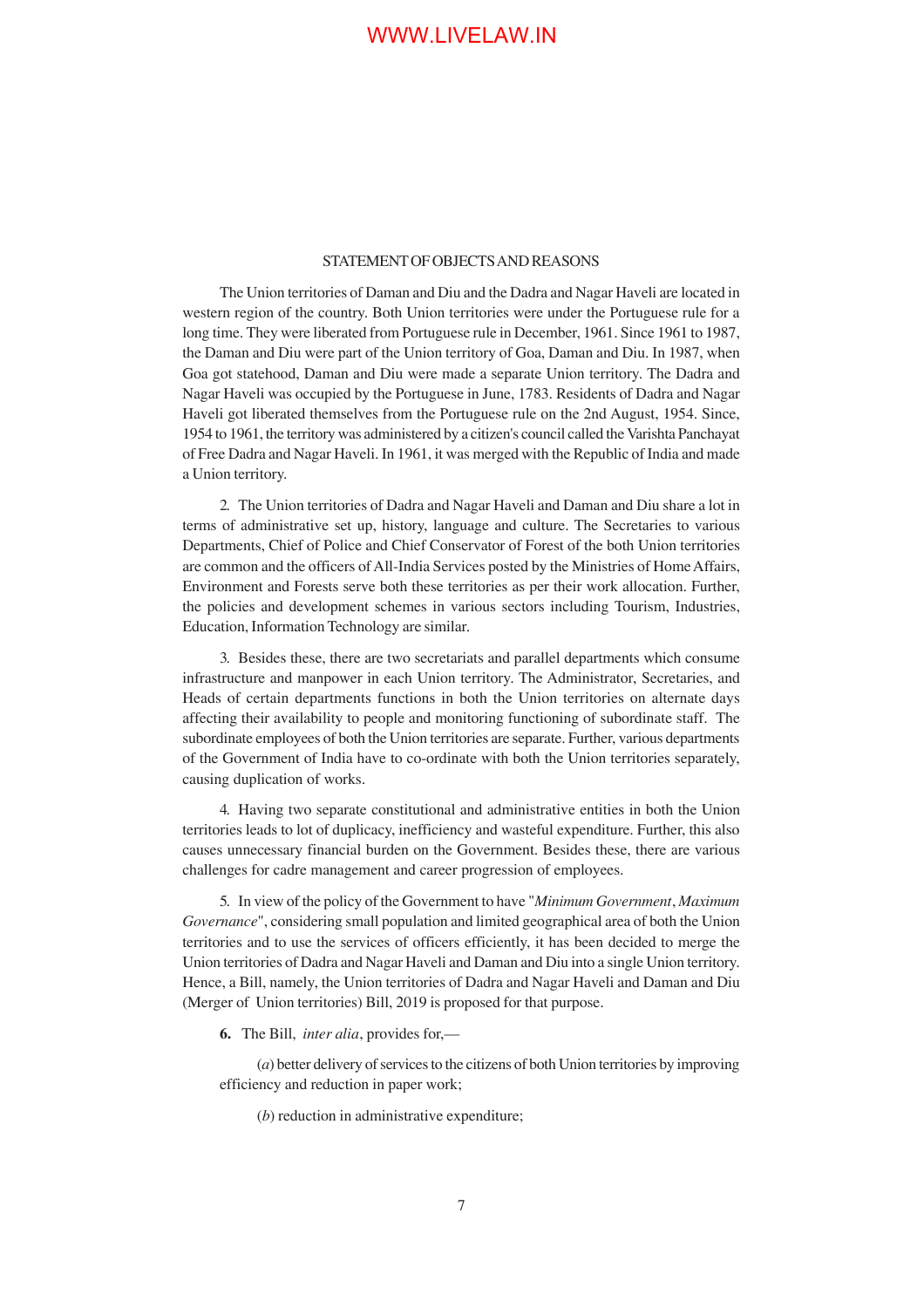8

(*c*) bringing uniformity in policies and schemes;

(*d*) better monitoring of schemes and projects;

(*e*) better management of cadres of various employees.

7. The Bill seeks to achieve the aforesaid objectives.

NEW DELHI; AMIT SHAH. *The* 21*st November,* 2019.